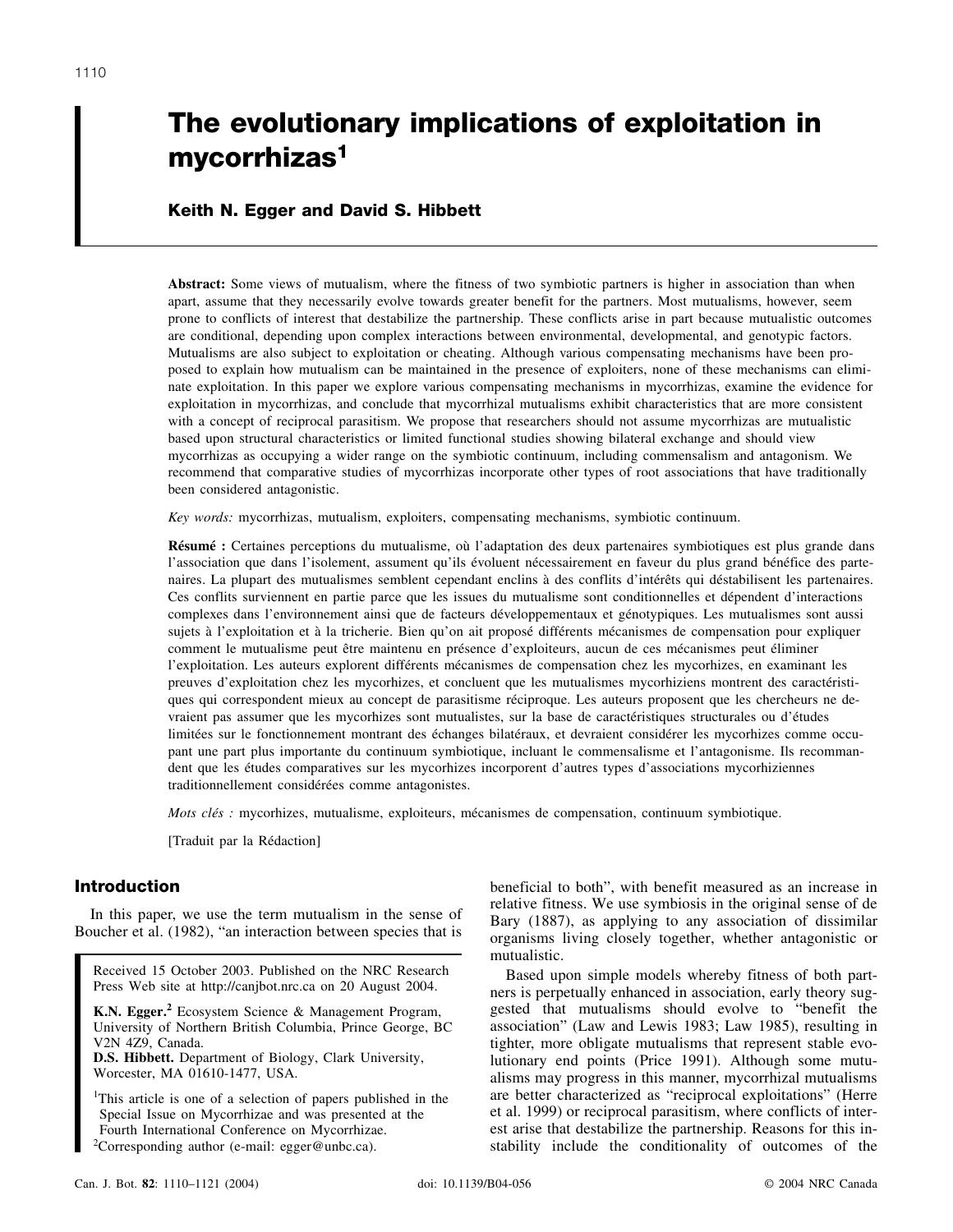interaction, which may range from positive to negative depending upon the context (Bronstein 1994), and the presence of exploiters that degrade or invade mutualisms (Bronstein 2001).

## **Conditional outcomes**

Outcomes of symbiotic interactions are highly dependent upon their context and thus vary considerably in space and time. Bronstein (1994) reviewed "conditional outcomes" in mutualistic associations and discussed their implications for maintenance of mutualisms. She proposed that interactions be viewed as a continuum (Fig. 1) upon which outcomes may vary depending upon biotic and abiotic factors. Many examples have been cited of outcomes of mycorrhizal colonization that vary depending upon developmental, environmental, and genotypic factors (Francis and Read 1995; Johnson et al. 1997; Tuomi et al. 2001; Jones and Smith 2004), and models have been developed that predict different conditional outcomes depending upon density-dependent factors (Gange and Ayres 1999). Francis and Read (1995) noted that arbuscular mycorrhiza (AM) fungi were most antagonistic to plants normally found in disturbed, ruderal environments and speculated that these plants may be restricted to such environments because they are more susceptible to parasitic interactions with AM fungi. Kytöviita et al. (2003) also noted conditional outcomes depending upon whether seedlings were integrated into common mycelial networks with mature plants; seedlings that were grown without mature plants obtained a growth benefit from mycorrhizal colonization, while those that were grown with mature plants did not. The sum of such conditional outcomes over the lifetime of the partners will determine individual fitness and evolutionary trajectories. The implication of conditionality is that mycorrhizal symbioses cannot be assumed to be mutualistic; under some conditions they are antagonistic, including parasitism by the fungus on the plant or parasitism by the plant on the fungus.

# **Exploitation**

An exploiter of a mutualism is "an individual that obtains a benefit offered to mutualists, but that does not reciprocate" (Bronstein 2001). Bronstein (2001) argues that "exploiter" is a more neutral term than others that have been applied, such as "cheaters", "parasites of mutualisms", and "defectors". For example, the term "cheater" implies that symbionts that act to maximize their fitness at the expense of their partner are somehow not following the rules of the game, when in fact they are following the same evolutionary rules as other organisms, even if the outcome is no longer mutualism. In theory, exploiters obtain a fitness advantage over cooperators if they redeploy resources that would have been expended on their partner to enhance their own fitness. Recognizing that this definition subsumes several kinds of exploitation strategy, Bronstein (2001) classified exploiters into three categories: "exploiter species", "pure exploiters", and "conditional exploiters".

In "exploiter species" ("aprovechados" sensu Soberon Mainero and Martinez del Rio 1985) exploitation is a pure species-level behaviour (the trait is fixed within all members of the population). Examples given by Bronstein (2001) include yucca wasps that do not transfer pollen (Pellmyr et al. 1996) and orchid floral mimics that do not produce nectar (Dafni 1984). In the yucca pollinator symbiosis, exploiter lineages have been shown to be related to mutualistic lineages, but not to sister groups (Pellmyr et al. 1996), which would be the expected outcome if fungi that form mutualistic associations with one host are preadapted to invade mutualisms of another host as exploiter species. Mycoheterotrophic plants, which obtain carbon from autotrophic plants via their shared mycorrhiza fungal partners (Leake 1994), have been proposed to be plant exploiter species (Bidartondo et al. 2002, 2003). To our knowledge, no case of fungal exploiter species has been conclusively demonstrated. Possible fungal exploiter species include dark septate endophyte fungi (Jumpponen and Trappe 1998), which are usually characterized as parasitic (but see Jumpponen 2001) but form typical ectomycorrhizas (ECM) on some conifers. Little is known about the mechanisms by which they evade host defenses or whether they mimic signals produced by mycorrhizal fungi, but if further research indicates similarities, then this would provide evidence for exploitation.

The term "pure exploiters" applies to individuals within species (Bronstein 2001) and is a population-level phenomenon. They have also been called "free riders" (Denison et al. 2003) and "defectors" (see Wilkinson and Sherratt 2001). Examples include automimicry, in which some individuals in a population mimic those that provide a benefit (Bronstein 2001), and *Rhizobium* mutants that form nodules but do not fix nitrogen (Denison et al. 2003). Pure exploiters may be nearly genetically identical to their parental strain, as in the case of a transposon-induced mutant of *Bradyrhizobium japonicum*, which accumulates carbon at a higher rate than cooperative nitrogen-fixing strains, suggesting potential for a fitness advantage (Hahn and Studer 1986). Perhaps the best example of variability among individual mycorrhizal fungal isolates in traits that could potentially be subject to exploitation is *Laccaria bicolor*. Isolates of *L. bicolor* express a range of symbiotic potentials, including differences in the extent of colonization of roots, fungal biomass, and acid phosphatase activity (Kropp and Fortin 1988; Wong et al. 1989; Kropp 1990), and the effects of different isolates on plant biomass accumulation ranged from positive to negative. Kropp (1997) showed considerable range in ability of isolates to colonize short roots and determined that there was a heritable genetic component. Since control of colonization was shown to be polygenic, this would facilitate selection of intermediate genotypes by stabilizing selection (Kropp 1997). This example suggests that it would not be difficult to generate exploitative genotypes, but we do not know if such genotypes would be competitive in the environment or if stabilizing selection would eliminate them from the population. Little research has been done on pure exploiters of mycorrhizal systems, in part because of the difficulty in determining the genetic basis of the interaction and in measuring lifetime fitness for individuals within populations.

Recognizing the importance of conditional outcomes in determining the lifetime fitness of individuals, Bronstein (2001) created a class of "conditional exploiters" for cases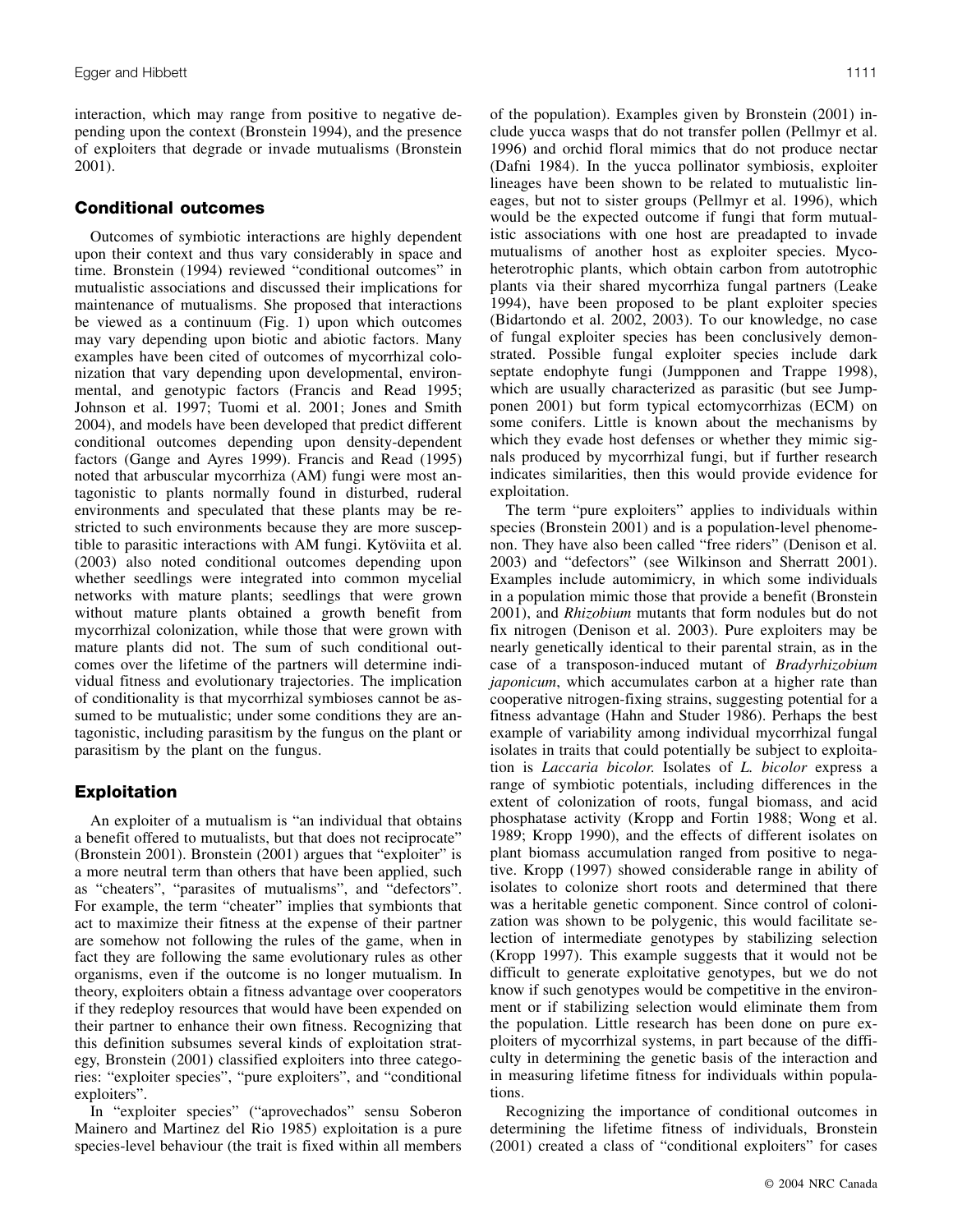**Fig. 1.** The symbiotic continuum showing the relationship between mutualism, commensalism, and parasitism based upon fitness effects on plant and fungal partners. (From Bronstein 1994, reproduced with permission of Trends Ecol. Evol., Vol. 9, p. 215, © 1994 Elsevier Trends Journals.)



where individuals act mutualistically on occasion. She predicted that conditional exploiters would be common where slight differences in the ecological context are sufficient to shift interactions from mutualistic to antagonistic, which is likely to apply in a wide range of mycorrhizal symbioses.

The concepts above were formulated to apply to species and individuals, but can also be applied to other genetically coherent units, including populations or even nuclei. Thus, these concepts can be applied to organisms such as AM fungi, which have genetically heterogeneous, multinucleate thalli (Sanders et al. 2003). However, exploitation operating at different hierarchical levels does make it difficult to conclusively delineate members of the "conditional exploiter" group.

Exploiters have been found in all mutualisms that have been studied in detail (Bronstein 2001), regardless of the type or tightness of the association. If mutualisms are best characterized as reciprocal parasitism (i.e., both partners will always be trying to minimize their contribution to the association and maximize their own benefit), then conflicts of interest between partners are unavoidable, since benefit to one partner more or less translates into a cost for the other (Bronstein 2001). Given that exploitation has considerable potential to erode mutualistic associations, much attention has turned to identifying mechanisms that compensate for the theoretical fitness advantage obtained by exploiters.

## **Compensating mechanisms**

It has been suggested that mutualisms could be stabilized by "compensating mechanisms", which act to nullify the fitness benefits that would otherwise be realized by exploiters. Examples of compensating mechanisms that have been proposed include retaliation, parcelling, trait-group selection, genetic uniformity, vertical transmission, neighbourhood interactions, filtering, hostage trading, and by-products (Herre et al. 1999; Yu 2001). Here, we suggest an additional mechanism, which we call "promiscuity", to describe the potentially stabilizing effect of multiple hosts. Yu (2001) suggests that since retaliation and parcelling require partners to "remember" past behaviours, they are unlikely to apply, and he states that trait group selection has yet to be conclusively demonstrated. In the following sections we discuss the remaining mechanisms and consider whether there is evidence for the occurrence of these compensating mechanisms in mycorrhizal fungi.

## **Genetic uniformity**

Law and Lewis (1983) argued that it is more advantageous for progeny of mutualists to be like their parent(s) (e.g., asexual) than to be genetically variable (e.g., sexual). Therefore, low rates of genetic exchange should stabilize mutualism. Two arguments why genetic uniformity is important have been developed: it may require fewer resources to maintain homogeneous symbionts within an individual host, and genetic uniformity counters the tendency for exploiter genotypes to arise (Wilkinson and Sherratt 2001).

Law (1985) examined mycorrhizal associations and concluded that arbuscular mycorrhizas and ericoid mycorrhizas (ERM) largely fit the prediction of low rates of genetic exchange, but that ECM did not, which he attributed to their lack of conformity to an inhabitant or exhabitant structure (see Vertical transmission). However, conclusions that ERM and AM fungi have reduced genetic exchange, and thus higher genetic uniformity, are countered by observations that at least some ERM have sexual stages. Recent modelling by Flatt et al. (2001) suggests that even low levels of sexual reproduction can stabilize population dynamics to a degree that is comparable to exclusively sexual populations. Even AM fungi, which are considered to be asexual, exhibit some evidence of recombination (Gandolfi et al. 2003) and much higher than expected levels of genetic diversity (Sanders et al. 2003). Dark septate endophytes of roots (Jumpponen and Trappe 1998), which comprise a diverse group of mostly asexual species affiliated with the Helotiales (Ascomycota), also appear to be quite genetically variable (Grunig et al. 2001, 2002). In summary, it is difficult to make a case that any mycorrhizal mutualisms show the impaired levels of genetic exchange or high levels of genetic uniformity that according to Law and Lewis (1983) would promote mutualism.

#### **Vertical transmission**

Vertical transmission of symbionts from parents to offspring links the fitness of symbiotic partners (i.e., the reproductive success of one partner depends upon the other)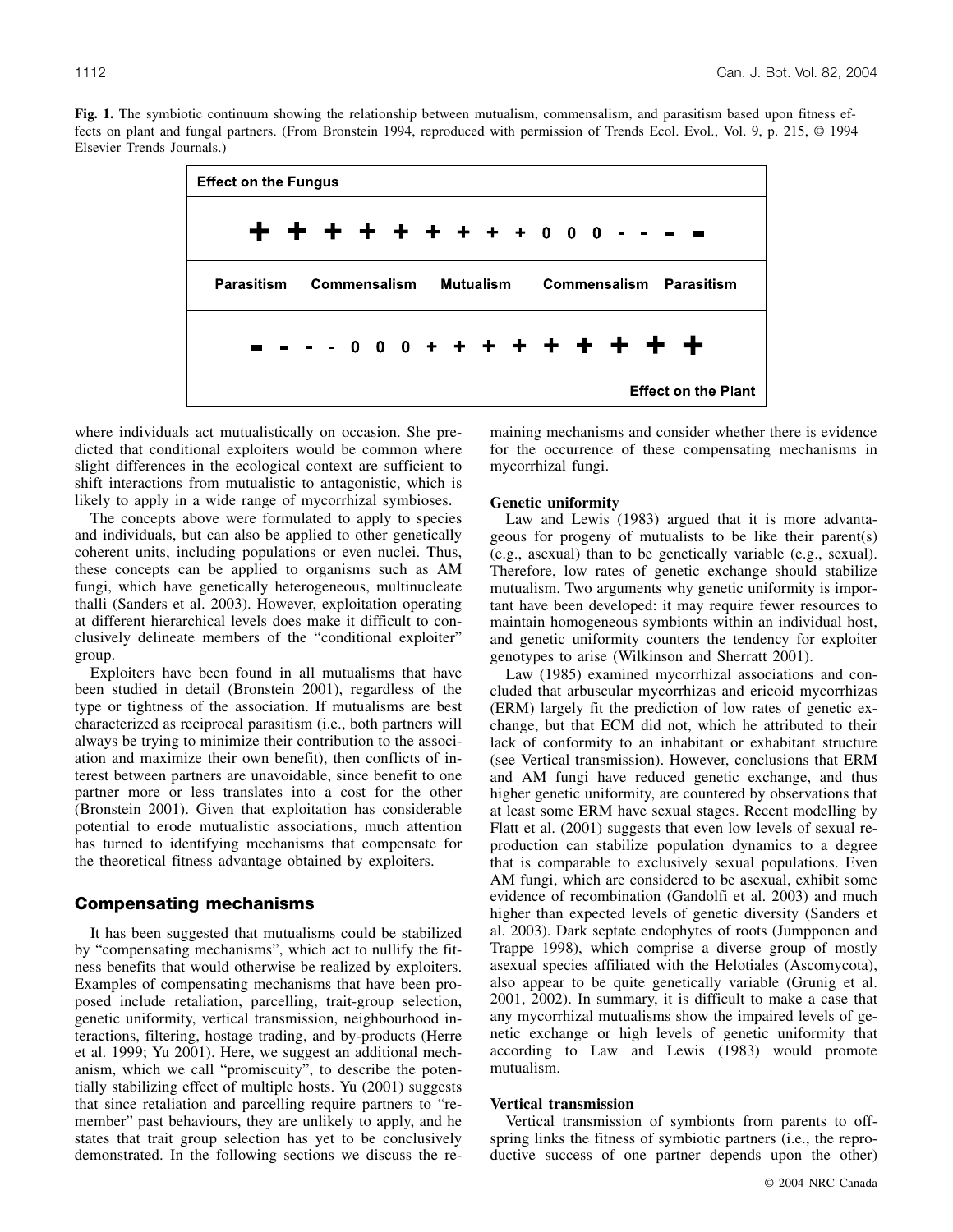(Herre et al. 1999) and may even drive antagonistic associations toward mutualism (Law and Dieckmann 1998). Vertical transmission is generally invoked for organisms that spread vegetatively, such as endosymbionts (Law and Lewis 1983), because horizontal transmission of progeny would nullify the effects of linkage by allowing new genotype–genotype combinations to form. Whether vertical transmission necessarily promotes mutualism is controversial (Douglas and Smith 1989; Faeth and Fagan 2002, 2003). Even *Neotyphodium* grass endophytes, which have been widely presented as a model of vertically transmitted mutualism, have been proposed to act more commonly as parasites, only providing mutualistic benefit under extreme conditions (Faeth and Fagan 2003). If so, then these would be examples of conditional exploiters sensu Bronstein (2001).

Dark septate endophyte fungi are the most likely candidates for vertical transmission in roots. They may be transmitted vertically when plants propagate vegetatively, but there is no evidence that they are transmitted in seed, although recent suggestions that they are also endophytes in leaves (Aaltonen and Barrow 2003) makes this possibility more plausible. Like grass endophytes, many studies report the interaction to be parasitic (Jumpponen 2001), but they also can provide a growth response under extreme conditions, such as at highly acidic pH (Wilcox and Wang 1987). The fungi that form AM are apparently asexual (but see Genetic uniformity) and could be transmitted by vegetative plant growth. Again, there is little evidence that they are transmitted in seed, and most new generations of plants appear to be colonized via AM spores or mycelium, which would lead to horizontal transmission. The other classes of mycorrhizas are dominated by sexually reproducing basidiomycetes and ascomycetes and are horizontally transmitted.

It isn't obvious that vertical transmission applies sufficiently in any root symbiosis to counteract exploitation. However, Wilkinson and Sherratt (2001) argue that vertical transmission may not be necessary and that horizontal transmission can lead to similar outcomes in spatially structured populations where there are strong neighbourhood interactions.

#### **Neighbourhood interactions**

The impact of exploitation can be reduced if exploiters and cooperators interact mostly with each other (Yu 2001). This is a density-dependent effect. As exploiters increase in density their fitness decreases, because exploitation generates local selection for hosts that retaliate. If neighbourhood interactions are strong, then exploitative genotypes will be more likely to encounter progeny of retaliatory hosts, and the spread of exploiters will be self-limiting (Wilkinson and Sherratt 2001). Neighbourhood interactions require strong spatial structuring, a condition that seems to apply in many natural mycorrhizal systems.

Neighbourhood interactions have been argued to apply in mycorrhizal hosts that have large seeds that limit dispersal, because progeny establish close to their parents and are thus more likely to be colonized by their parents' mycorrhizal assemblage (Wilkinson 1997; Brundrett 2002). If ECM basidiospore nuclei largely migrate into local established mycelia, as suggested by Kytöviita (2000), this might also promote neighbourhood interactions by reducing migration of genotypes and facilitating local selection. However, Stenlid (2000) has pointed out that no one has demonstrated substantial spread of a third nuclear type into an established dikaryotic mycelium, although new dikaryons may grow out of existing mycelia. Neighbourhood interactions would also be accentuated if fungi can monopolize patches. There is evidence for territorial clones in some mycorrhizal species (Dahlberg and Stenlid 1994, 1995; Dahlberg 1997) and for extensive production of mycorrhizal mats (Griffiths et al. 1996) with unique chemical and biotic characteristics (Griffiths et al. 1991, 1994; Aguilera et al. 1993) that could impede invasion by other fungi. Such territoriality could facilitate neighbourhood interactions by forcing establishment of seedlings into local fungal patches, particularly if there is strong competition with fungi that invade mats. Whether these dynamics are sufficient to significantly stabilize mycorrhizal mutualisms is an open question that bears further investigation.

#### **Filtering**

Filtering is a partner-choice mechanism that differentially sanctions exploiters or rewards cooperators (Yu 2001). If partners can recognize exploiters and block their access to nutrients, or recognize more cooperative genotypes and increase their nutrient access, then the fitness advantage of exploiters can be nullified and mutualism promoted. Filtering can be an effective mechanism to maintain mutualism, although to be effective it must occur before significant exchange takes place between the symbionts (Yu 2001).

Filtering mechanisms can have a physiological basis, such as where plants control root-nodule senescence depending upon nitrogen-fixing potential of the nodule, which would allow them to filter exploitative nonfixing rhizobia (West et al. 2002; Denison et al. 2003). A similar model could be applied in mycorrhizal systems if the plant controls senescence or longevity of different portions of the root system independently. There is some evidence that plants can allocate more carbon to mycorrhizal versus nonmycorrhizal roots (Cairney et al. 1989). There is also variation in longevity of short roots; short roots in conifers have a defined life-span before degeneration takes place, and this period varies widely from 30 to 85 d, with a predicted maximum age of 170–240 d for spruce (Downes et al. 1992). It is possible that plants can sanction exploitative fungi by controlling root mortality, as discussed by Hoeksema and Kummel (2003). If so, this would provide a mechanism by which plants could filter exploiters and thus enforce mutualism.

Alternately, filtering could be analogous to resistance to plant-pathogenic fungi (Heath 1991) or the *nod* recognition genes in azotrophic bacterium–legume symbioses (Denarie et al. 1992; Debelle et al. 2001). Heath (1991) argues that basic resistance is the norm in plants and that defense mechanisms may have evolved more rapidly in aerial plant parts because of the need to maintain mycorrhizal mutualisms. Mycorrhizal fungi do elicit basic defense responses in plants, but resistance is incomplete, and further mycorrhiza development is unimpeded (Blee and Anderson 2000). In plant pathogenic symbioses, specific resistance develops in response to elicitors that allow plants to recognize virulent pathogens (Heath 1996). To date, there is little direct evi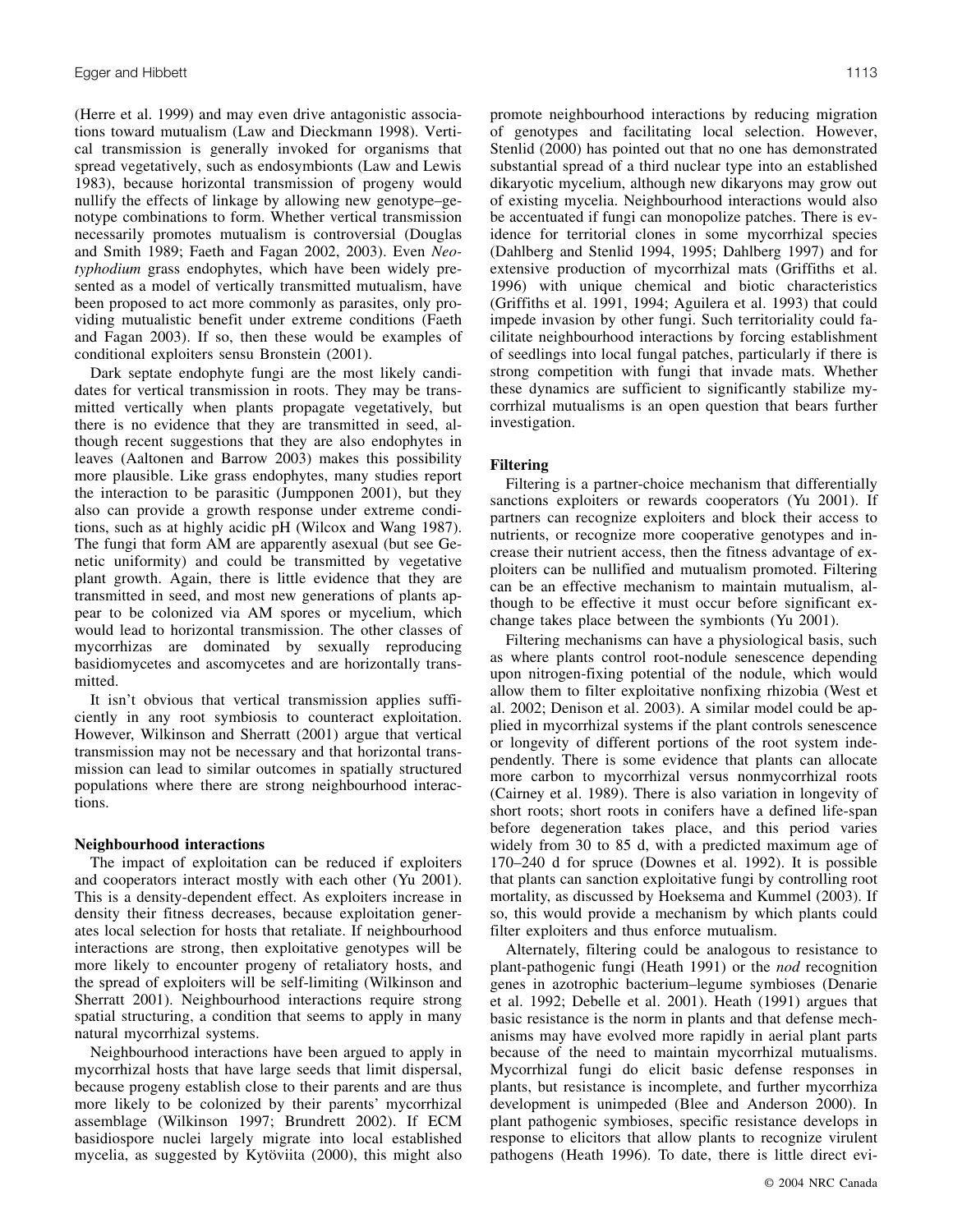dence that mycorrhizal fungi elicit specific resistance, so it is unclear whether the specificity observed in mycorrhizal associations could be a manifestation of specific resistance. Whatever the mechanism, filtering could stabilize mutualisms characterized by horizontal transmission (Wilkinson and Sherratt 2001).

#### **Hostage trading**

Hostage trading is based upon the observation that exploiters can take advantage of time delays between a cooperative act and its reciprocation (Yu 2001). Therefore, cooperation can be enforced by exchanging benefits simultaneously. In mycorrhizas, this would be facilitated by tightly coupling nutrient exchange between the partners at the membrane interface, as suggested by Woolhouse (1975) and Brundrett (2002). There is no good evidence that plants and fungi can impose hostage trading by controlling nutrient exchange at the membrane interface, but the potential for this mechanism should be explored further as the interface and exchange mechanisms are understood in greater detail (see Peterson and Massicotte 2004; Jones and Smith 2004).

#### **By-products**

Benefits associated with by-products allow individuals to maximize their own fitness without negatively impacting their partners. This is achieved if exploitation produces a byproduct benefit that enhances the other partner's fitness. This contrasts with the other types of exploitation discussed, where individuals maximize their own fitness at the expense of their partner. Yu (2001) gives the example of ants that parasitize plants by tending aphids on them. If a by-product of their activity is that they deter other herbivores that would cause even greater damage, then the plant has received a net benefit. Connor (1995) extended this concept to include investment by one partner into another to trigger a by-product benefit, which he called "investing in pseudo-reciprocity".

Several examples of by-products might operate in mycorrhizal systems. Many studies have suggested that mycorrhizal colonization suppresses root pathogens (Fitter and Garbaye 1994; Newsham et al. 1995*a*; Azcon-Aguilar and Barea 1996; Schelkle and Peterson 1996). If mycorrhizal genotypes that extract more carbon resources are more effective at suppressing root pathogens that would cause even greater harm to the host, then the plant would receive a net benefit from supporting more "exploitative" mycorrhizas. Another example is stimulation of nitrogen fixation in the rhizosphere. Many free-living or mantle-associated bacteria that are capable of nitrogen fixation occur in the rhizosphere (Fitter and Garbaye 1994; Perotto and Bonfante 1997; Rozycki et al. 1999). Enhanced growth of mycorrhizal fungi could stimulate nitrogen fixation by providing nutrients and a scaffold for bacterial growth and by scavenging of oxygen via fungal respiration that would otherwise inhibit nitrogenase function. If fungi that act exploitatively by extracting more carbon provide increased levels of nitrogen fixation as a by-product, then the plant could receive a net benefit under nitrogen-limiting conditions. Other possible examples include the stimulation of decomposition processes in the rhizosphere that feed back to plant growth (Pankow et al. 1991; Read and Perez-Moreno 2003; Sen 2003). Mycorrhizas might also provide by-product benefits by detoxifying heavy metals (Wilkinson and Dickinson 1995; Hartley et al. 1997; Meharg and Cairney 2000; Vralstad et al. 2002*a*).

Although this area has received little attention from researchers, compelling evidence for the importance of byproducts in mycorrhizal mutualisms is given by Newsham et al. (1995*a*, 1995*b*), who summarized several elegant experiments that suggest that AM fungi which densely colonize the root cortex provide the by-product benefit of suppression of root pathogenic fungi. Variation in the extent of ectomycorrhizal colonization of roots by *Laccaria bicolor* isolates has also been observed (Kropp and Fortin 1988; Wong et al. 1989). It would be interesting to know if this variation is also correlated with protection from root pathogens.

An important aspect of by-product trading is that it is only susceptible to exploitation once the cost to the plant exceeds the net benefit of the by-product. Thus, by-products could be important factors in stabilizing mutualisms and may provide mechanisms by which even seemingly parasitic associations could be mutualistic. Mycorrhizal biologists need to look beyond patterns of nutrient exchange when assessing the relative benefits to mycorrhizal plants and fungi.

#### **Promiscuity**

Promiscuity, the ability to associate with multiple partners, provides another mechanism to stabilize mutualisms. Mycorrhizal symbionts typically form associations with multiple partners, often simultaneously, which has led to considerable speculation about the importance of mycorrhizal networks (Wilkinson 1998). It has been demonstrated that mycorrhizal fungi that interact with multiple hosts vary in their ability to provide benefits on different plants (see Bever et al. 2001) to the extent that they may be forming mutualistic associations with some and antagonistic associations with others. Maynard Smith (1998) argued that multiple symbionts should facilitate parasitism, because a symbiont that is less pathogenic gains little fitness over the long term if the host is killed by a more virulent symbiont. However, this is not the case if selection on different hosts is asymmetrical, such that exploitation of one host increases the mutualistic benefits to another host. The work by Newsham et al. (1995*a*, 1995*b*) suggests that AM fungi are selected for phosphorus uptake in hosts with poorly developed root systems and for suppression of parasites in those with welldeveloped roots. Since suppression of pathogens is a function of the degree of root colonization (Newsham et al. 1995*a*), this may be a case where a by-product benefit acts asymmetrically on different hosts; genotypes that colonize roots more heavily may act as exploiters on hosts with poorly developed root systems but as mutualists on alternate hosts with more well-developed root systems. This would be a powerful mechanism to stabilize mycorrhizal mutualisms in the face of exploitation.

# **Evidence for exploitation**

Compensating mechanisms that limit the exploitation of one partner by another have not been conclusively demonstrated in mycorrhizal symbioses. However, many categories of compensating mechanisms, such as hostage trading and by-product effects, have yet to be specifically investigated in mycorrhizas. Compensating mechanisms may be important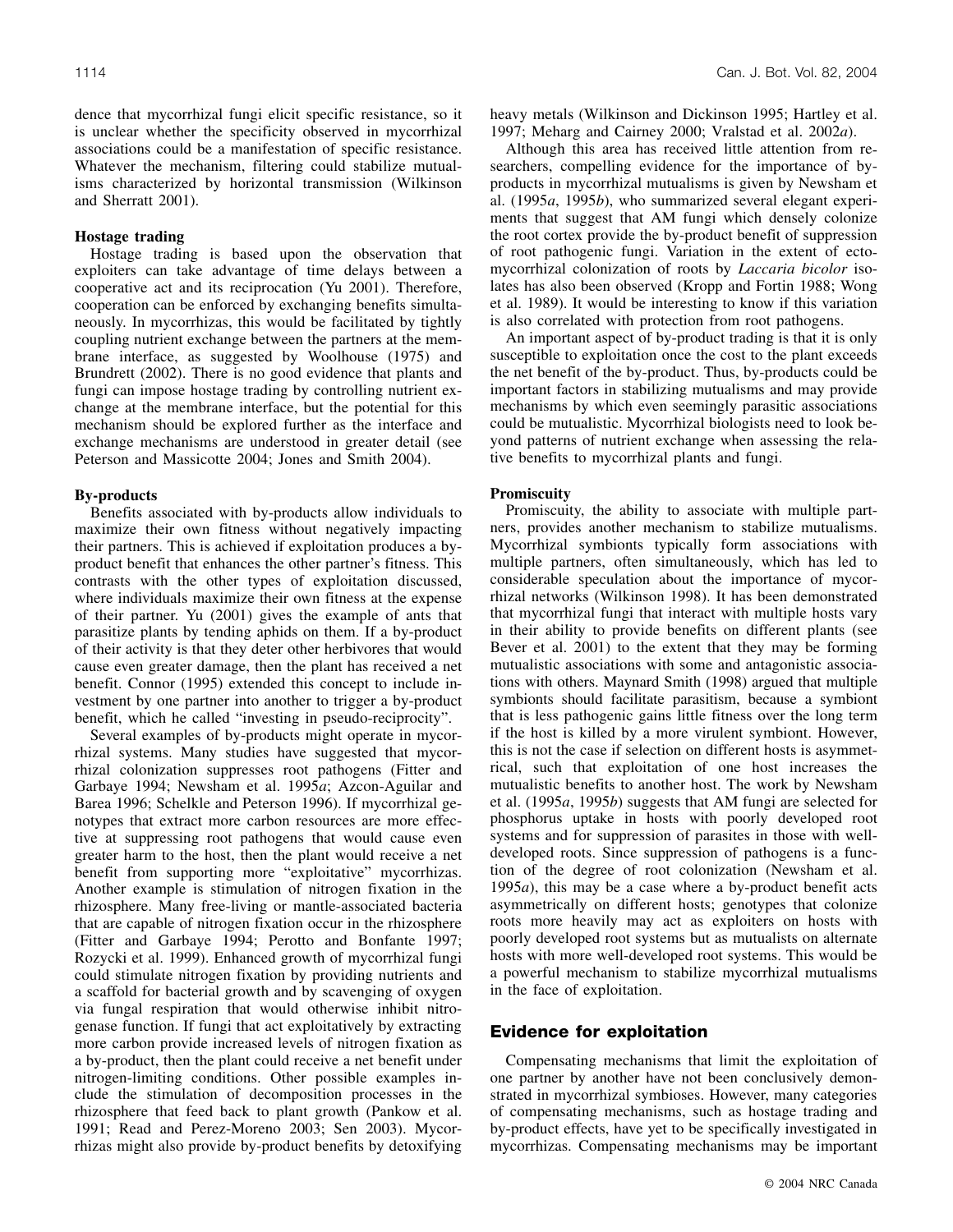in stabilizing mutualisms, although none of them can prevent invasion by exploiters. According to Law (1985), mutualism creates a selective environment characterized by reduced genetic exchange, lower speciation rates, and decreased specificity. In contrast, if mycorrhizas have evolved in dynamic systems that are prone to exploitation, then mutualisms are more likely to be unstable, readily transforming into antagonistic interactions. In the following sections, we consider the evidence for, and predictions of, exploitative behavior in mycorrhizal symbioses.

#### **Instability**

If exploitation is a significant factor in mycorrhizal associations, we should see evidence of instability as a consequence of conflicts of interest between the partners. Hibbett et al. (2000) performed a phylogenetic analysis with approximately 160 homobasidiomycetes, including putatively mycorrhizal and saprotrophic forms, and estimated the pattern of transformations between these forms using parsimony and maximum-likelihood methods. The results suggested that there have been multiple gains as well as losses of mycorrhizal symbioses. The results of Hibbett et al. (2000) should be viewed with caution, because the analysis is quite sensitive to tree topology (they performed their analysis with only one tree) and to character coding (some taxa coded as mycorrhizal could be saprotrophic). Nevertheless, their results suggest that mycorrhizal associations can be disrupted under some conditions. Their results are consistent with those of Lutzoni et al. (2001), whose studies of ascomycete phylogeny suggest that the lichen mutualism is characterized by multiple gains or losses and is also reversible.

In addition to reconstructing the pattern of transitions between mycorrhizal and free-living forms, Hibbett et al. (2000) estimated a model of evolution of nutritional modes in homobasidiomycetes using maximum likelihood (Pagel 1999). This model had two parameters that specify rates of change between two states. Using likelihood-ratio tests, Hibbett et al. (2000) were able to reject a model in which transitions from saprotrophic to mycorrhizal forms were irreversible. They were not able to reject a model in which transitions in both directions have the same rate. The analysis by Hibbett et al. (2000) suggested that escapes from mycorrhizal associations have led to saprotrophic lifestyles but not parasitic lifestyles. They proposed that reversal to saprotrophy was possible because fungi retained degradative enzymes that permitted them to resume a saprotrophic nutritional mode. Thus, reversal may depend upon the evolutionary origin of the mutualism, since it may be easier to revert to a preadapted state. This is consistent with the hypothesis of Malloch (1987) that the origin of mycorrhizal symbioses is via saprotrophism. Alternately, escape to a parasitic nutritional mode in ECM may be either infrequent or characterized by higher rates of extinction.

Collectively, these results suggest that mycorrhizal symbioses are very dynamic over macroevolutionary time scales and are not irreversible, which is consistent with expectations under a scenario of reciprocal parasitism.

#### **Speciation rates**

Antagonistic symbioses are generally thought to result in accelerated evolution (Bergstrom and Lachmann 2003) based upon the "Red Queen" hypothesis, which predicts that an "arms race" between symbionts will select for increased genetic variability to overcome the partner's defenses. Law (1985) predicted that this would result in higher speciation rates in antagonistic compared with mutualistic symbioses. Bergstrom and Lachmann (2003) present a supporting model that suggests that slowly evolving species can benefit more in mutualistic symbioses, which they dub the "Red King" effect. However, this runs counter to arguments that mutualisms are susceptible to exploitation and need to evolve rapidly to avoid being exploited by their partners (Herre et al. 1999). Whether evolutionary rates are higher in antagonistic compared with mutualistic associations is unclear. It is also unclear whether higher evolutionary rates necessarily lead to higher speciation rates.

Theory suggests that sympatric speciation can occur in both antagonistic and mutualistic symbioses. Doebeli and Dieckmann (2000) developed a model for evolutionary branching for mutualistic and antagonistic symbioses, although they did not explore the issue of relative branching rate differences between mutualistic and antagonistic symbioses. Their model suggests that branching of mutualistic lineages can occur and that it will result in a "mutualistic" branch and an "exploitative" branch. They based their model upon asexual organisms, but showed that speciation can occur in sexual organisms under conditions of assortative mating, such as would be expected to occur in spatially structured populations (Brauchli et al. 1999; Johst et al. 1999) or along environmental gradients (Doebeli and Dieckmann 2003). Recently, Yu et al. (2001) described an empirical model in the ant–plant symbiosis, where species coexistence seems to have been stabilized by a spatially structured environment. Other mechanisms for sympatric speciation that have been proposed include host switching (Pellmyr et al. 1996) and reversal of mutualism (Pellmyr and Leebens-Mack 2000), both of which could operate in mycorrhizal systems.

It is generally accepted that while speciation rates are low in AM fungi, they are not low in genetic variation (see Sanders 2002), although this perception could be a consequence of our poor understanding of the diversity of AM fungi and the difficultly in applying species concepts. It is unclear whether low morphospecies diversity is a consequence of selection in mutualistic systems for low rates of genetic exchange or whether it is the result of AMF genetic constraints (e.g., limited recombination) or coevolutionary constraints (high diversity of their partners). Speciation in ERM fungi, such as *Hymenoscyphus ericae*, also appears to be low, although there is considerable evidence for population subdivision and specialization within *H. ericae* strains (Vralstad et al. 2002*b*), which could indicate nascent speciation in a recently evolved mutualism. Within ECM fungi there appears to be a considerable range in speciation rates, with some groups showing evidence of recent rapid radiations (i.e., high morphospecies diversity coupled with low molecular diversity), including suilloid fungi (Bruns et al. 1989), Russulaceae, and Cortinariaceae. If we are to use speciation rates as a surrogate for evolutionary rates, then it would be useful to compare related ECM groups with different speciation rates to see whether this is correlated with relative differences in exploitation. An interesting question is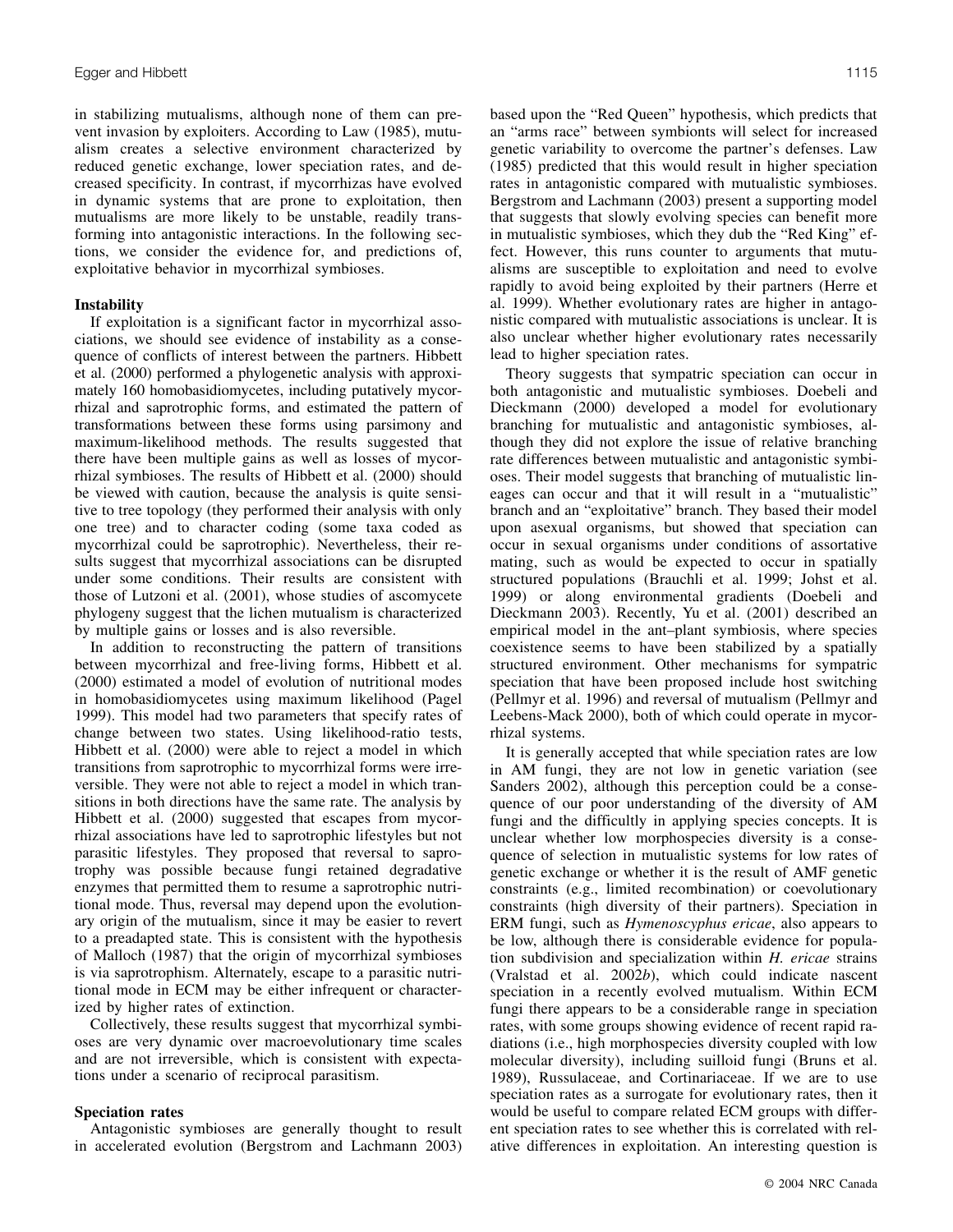whether groups with high speciation rates exhibit a wider range of interactions on the symbiotic continuum and a higher proportion of exploitative species. However, this would have to be combined with assessments of evolutionary rate by comparisons of nucleotide substitution rates in homologous genes, as suggested by Herre et al. (1999).

In summary, the relationship between mutualism, antagonism, and speciation rates is difficult to predict. The Red Queen hypothesis suggests that rates of evolution should be high in antagonistic symbioses, and the Red King suggests that mutualists may have slower rates. However, some argue that the Red Queen should also apply to mutualists. Even if one accepts that antagonism should lead to increased rates of evolution, it is not clear that this would result in increased rates of speciation. Using speciation rates as a surrogate for evolutionary rates is dangerous, as speciation rates depend upon the life cycle of the fungi, the underlying population structure, and the mode of genetic exchange, as well as on constraints imposed by coevolution with symbiotic partners. These are not necessarily comparable between different mycorrhiza types. It would be valuable to determine if there are shifts in speciation rates in clades of symbiotic organisms and whether they are correlated with shifts between mutualism and antagonism. Such analyses would face many challenges. A number of tests have been devised for localizing shifts in diversification rates on phylogenetic trees (Sanderson and Donoghue 1996), but these are not without controversy. Even if one accepts the validity of these kinds of tests, they are sensitive to a number of sources of error, including error in phylogenetic reconstruction, incorrect coding of symbioses as mutualism or antagonism, and inaccurate reconstruction of ancestral states. An additional source of error is our limited understanding of the actual diversity of fungal species, especially cryptic taxa.

#### **Specificity**

Specificity in mycorrhizal associations could be a manifestation of filtering strategies, although specificity could also be due to other factors that constrain distributions, such as ecological conditions. Specificity is a universal aspect of fungal parasitic associations (Heath 1987, 1991, 1996), where benefits to the host from recognizing and resisting plant parasites can be readily demonstrated. Plant resistance comprises basic and specific resistance. Heath (1991) argues that the basic resistance is nonspecific and protects the plant from stresses caused by random parasites; specific resistance only develops when there is sufficient parasitism to have significant effects on plant fitness. Basic resistance mechanisms are triggered by mycorrhizal fungi (Blee and Anderson 2000), but it is generally thought that they do not trigger specific resistance, since interactions are assumed to be mutualistic. Law (1985) hypothesized that resistance would not develop in mutualistic associations, since specificity would limit access to partners that could potentially provide a benefit. If mycorrhizal mutualisms are evolving primarily under mutualistic conditions, then we would not expect to see evidence of specificity due to filtering. However, if they are evolving in dynamic systems prone to exploitation, then specificity is more likely to evolve. In an excellent paper on specificity by Bruns et al. (2002), many advantages to specificity are discussed, but they conclude that "the advantages of specificity remain unclear". Specificity would be easier to explain if some mycorrhizal associations are exploitative, since it would favour filtering mechanisms and evolution of specific resistance.

Specificity is complex in mycorrhizal systems, even in apparently low-specificity arbuscular mycorrhizas (Bever 2002*a*; Helgason et al. 2002). ERM fungi, such as *H. ericae*, appear to exhibit little specificity on the surface, colonizing a wide variety of plants, from Ericaceae (Smith and Read 1997) and Epacridaceae (Cairney and Ashford 2002) to Pinaceae (Vralstad et al. 2000). However, even this group shows considerable population subdivision that has been correlated with host differences (Vralstad et al. 2002*b*). ECM fungal genera that show the highest specificity (>65% in the narrow or intermediate category, according to Molina et al. (1992)) include Boletaceae (*Suillus*, *Leccinum*, *Alpova*, *Rhizopogon*); Cortinariaceae (*Cortinarius*, *Dermocybe*, *Hebeloma*, *Inocybe*, *Naucoria*, *Hymenogaster*, *Thaxterogaster*, *Gomphidius*, *Chroogomphus*, *Brauniellula*, *Gomphogaster*); Hygrophoraceae (*Hygrophorus*); Russulaceae (*Lactarius*, *Russula*, *Gymnomyces*, *Macowanites*, *Martellia*); Sclerodermataceae (*Scleroderma*); and Tricholomataceae (*Tricholoma*, *Hydnangium*). Genera showing the broadest host specificity (>35% in the broad host range category) include Amanitaceae (*Amanita*), Boletaceae (*Boletus*), and Tricholomataceae (*Laccaria*) (Molina et al. 1992).

If specificity seen in mycorrhizal symbioses is due to filtering to sanction exploitative genotypes, then we would expect the greatest host specificity in those groups exhibiting the most exploitative mycorrhizal associations. Either physiological specificity (i.e., limiting carbon to fungi that provide little benefit) or genetic specificity (evolution of host resistance) would be favoured if confronted by exploiters. It may be significant that specificity is highest in the groups that appear to have high speciation rates (previous section) (e.g., *Russula*, suilloid fungi, Cortinariaceae). As specificity increases, there may be a greater likelihood of sympatric speciation due to host switching and reversal of mutualism, analogous to speciation in plant parasites, which often occurs by host switching.

If the initial stages of mycorrhizal symbioses typically encounter basic host resistance, then specificity due to filtering would only develop as fungal symbionts shift to exploitation and plants respond by developing specific resistance. If early associations encounter only limited basic resistance, then there would be few barriers to host switching, compared with later stages, when greater specificity and specialization have developed.

#### **Negative feedback**

Bever et al. (1997) provided a framework for incorporating positive and negative feedbacks from soil communities into plant population ecology. The dynamics of these feedback interactions are complex, since they are governed by the net interaction between plant competitors rather than by whether direct feedbacks upon individual plants are positive or negative. Negative feedbacks, where plants grown in soils cultured with conspecifics perform more poorly than when grown in soils that were cultured with other plant species, appear to be common phenomena (Bever et al. 1997). Some of this phenomenon can be attributed to parasitic fungi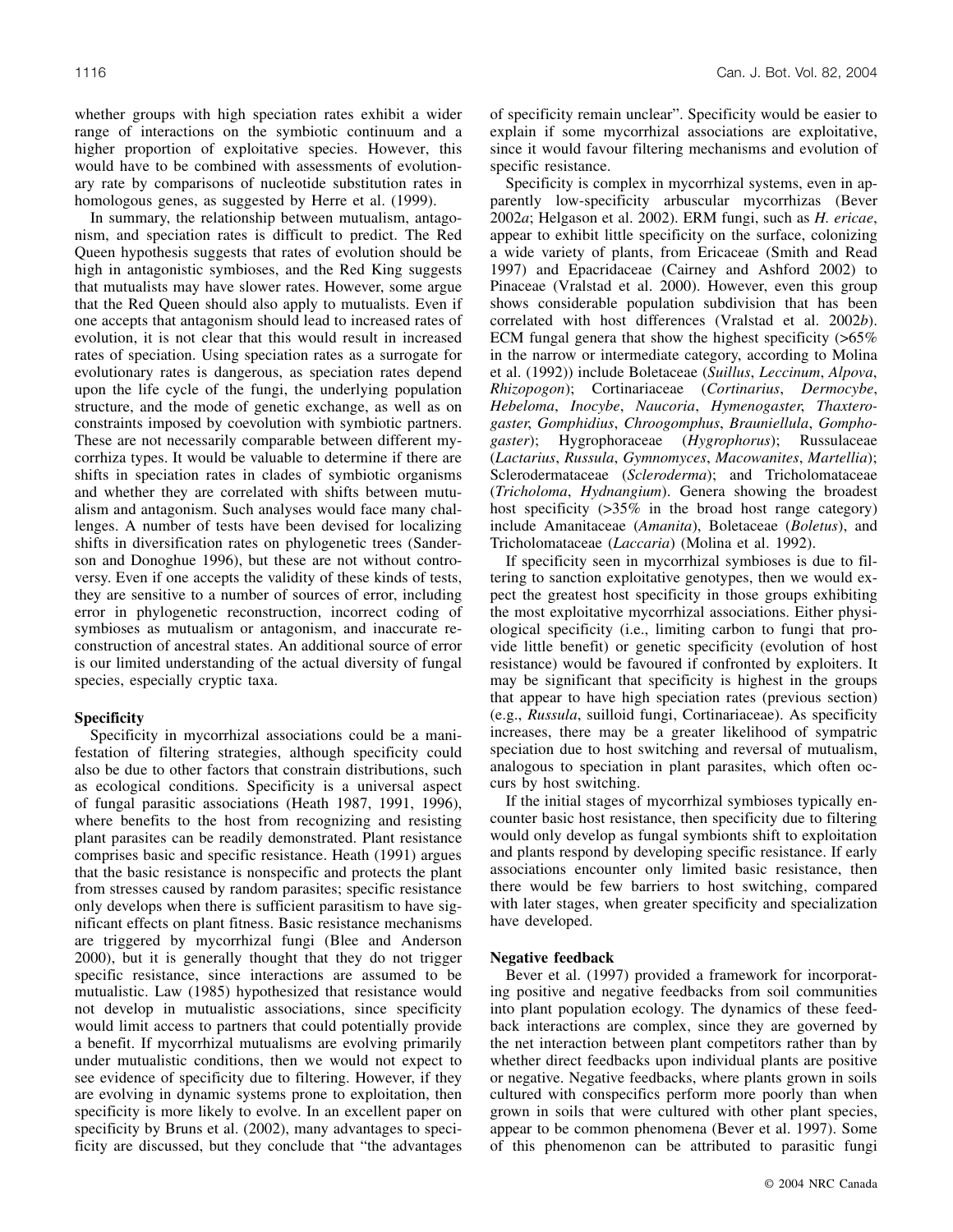(Mills and Bever 1998; Packer and Clay 2000, 2003), but there is evidence that mycorrhizal fungi also play a role (Bever 1994, 2002*a*, 2002*b*; Castelli and Casper 2003).

Negative feedback occurs in situations where a particular plant–fungus pairing is optimal for one partner, but not both. That is, a fungus that is the best at promoting the growth of one particular plant may itself experience the greatest benefit in association with a different plant. One prediction of negative feedback is that a diversity of plant–fungus pairings will be maintained (i.e., each plant–fungus pairing is unstable). If positive feedback is operating (i.e., there is an optimal plant–fungus pairing from the perspective of both partners), then the diversity of pairings should decrease. The occurrence of negative feedback challenges the view that natural selection should favor the evolution of balanced mutualisms, in which the fitness of both partners (and hence the symbiosis) is optimal. Negative feedback is more compatible with the view that there is an underlying conflict of interest between plant and fungal partners. This conflict is manifested as a lack of reciprocity in optimal fitness responses of plants and fungi. Put more simply, in some pairings the fungus gains the upper hand and plant growth is not optimal, whereas in other pairings the plant comes out on top.

Negative feedback in natural systems could be partially explained by selection for exploiter genotypes. Negativefeedback effects in highly managed systems are consistent with exploitation, since certain management practices, such as fertilization and disruption of neighbour interactions by tillage (Johnson et al. 1992; Johnson 1993; Treseder and Allen 2002), could also lead to an increase in exploiters. In fact, such disruption may be sufficient to shift the association from mutualism to parasitism, as may have happened with a pathogenic isolate of *Glomus macrocarpum* in an extensively managed agricultural system with high phosphorus amendment (Modjo and Hendrix 1986). The degree to which negative feedback is explained by exploitation needs further examination.

#### **Above- and below-ground distributions**

The early work of Gardes and Bruns (1996) presented a paradox: The most abundant fungi above ground were generally not the most abundant below ground and vice versa. An interpretation of this phenomenon is that fungi with high abundance above ground represent more exploitative species, on the assumption that abundantly fruiting fungi utilize more autotrophic carbon to generate their fruit-body biomass. A good example of an abundant fruiting, host-specific fungus is *Suillus pungens*, which fruits almost exclusively with *Pinus muricata* and *Pinus radiata* (Gardes and Bruns 1996; Bruns et al. 2002). *Suillus pungens* exhibits high abundance above ground and forms dense mycelial mats, but is rarely found on roots (Gardes and Bruns 1996), a pattern that would be expected if this mycorrhizal symbiosis has shifted to exploitation. *Suillus pungens* is part of the suilloid group that is mostly restricted to Pinaceae and exhibits high speciation rates, although measures of carbon uptake do not take into account by-product benefits, which in suilloid fungi may include high drought tolerance (Horton 2003).

The best cost–benefit ratio for the plant would arise from highly beneficial symbiotic fungi that exact little carbon cost in terms of sporocarp production. This is consistent with observations that fungi found most frequently on roots have a wide host range (Bruns et al. 2002), since restricted host range could be a signature of exploitation. We need to look more closely to see if fruit-body production is correlated with other potential signatures of exploitation.

#### **Mycoheterotrophism**

Mycoheterotrophic plants are achlorophyllous and obtain their carbon heterotrophically via association with mycorrhizal, parasitic, or saprotrophic fungi (Leake 1994). Mycoheterotrophs have been characterized as exploiters (cf., cheaters) of autotrophic plant lineages (Taylor and Bruns 1997; Bidartondo et al. 2002, 2003). Given that the fungal associates of mycoheterotrophs are acquiring carbon for their own growth as well as the growth of the mycoheterotroph, it would be expected that they are highly efficient at obtaining carbon, which raised the question as to whether they too are exploiters of their autotrophic hosts.

Available evidence thus far is that mycoheterotrophs are highly specific regarding the fungi they associate with (Bidartondo and Bruns 2001, 2002; Bidartondo et al. 2002, 2003). Suilloid fungi and members of the Russulaceae are common ECM associates of mycoheterotrophic plants. Both of these groups exhibit high host-plant specificity and fall into the narrow or intermediate categories of Molina et al. (1992). Since the fitness of mycoheterotrophs depends entirely upon their fungal associate, it is not surprising that selection would drive these associations to high levels of specificity, since even small variations in ability of fungal associates to procure carbon from their autotrophic hosts would have large fitness consequences for the mycoheterotroph. Also of interest are the nonmutualistic fungal associates of mycoheterotrophs, such as *Armillaria*. Clearly such fungi have no conflict of interest with their partners, as they do not act mutualistically. However, what links parasitic fungi with supposedly mutualistic mycorrhizal fungi in mycoheterotrophic associations is high efficiency of carbon uptake, suggesting that mycorrhizal fungi in these associations are parasitic. Interestingly, suilloid fungi have high evolutionary rates (Bruns et al. 1989), and suilloid fungi and Russulaceae exhibit high speciation rates, both of which have been argued to be possible signatures of exploitation.

Fungal associates of mycoheterotrophic plants appear to be strong candidates for the role of exploiters. If associations characterized by mycoheterotrophism are exploitative, they may be nascent stages of breakdown leading to escape (host switching or reversal of mutualism) or extinction. However, it is worth noting that our expectations about the relative benefits and costs of associations are based solely on patterns of nutrient flow. We have no idea about possible byproducts or other benefits that might be provided to the fungi or autotrophic plants. For example, if mycoheterotrophs somehow amplified the benefits of the mycorrhizal relationship for the plants, then the dynamic of the symbiosis and its exposure to selection could change dramatically.

## **Conclusions: a return to the symbiotic continuum**

Although there is not much direct evidence that mycorrhizal symbioses are extensively characterized by exploita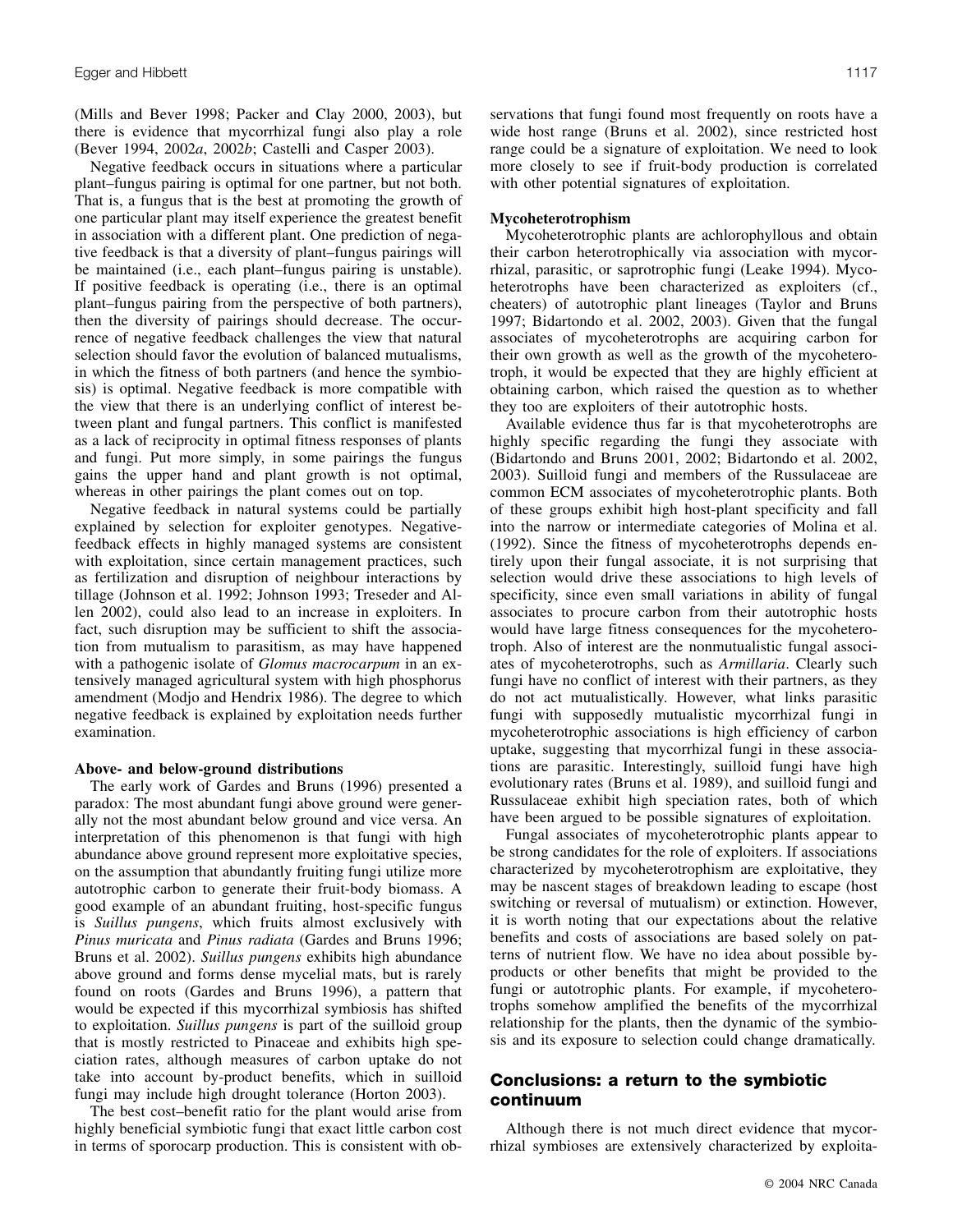tion, there is considerable circumstantial evidence that mycorrhizal mutualisms, like all other mutualisms, include exploiters. Some candidates that we suggest be examined further for evidence of exploitation are members of the suilloid group, Russulaceae, and Cortinariaceae, as all have signatures that could indicate a wide range of interactions on the symbiotic continuum.

There is scant evidence that mycorrhizal partners are under selective pressure to be better mutualists, what Law (1985) described as evolving to "benefit the association". Indeed, models that incorporate positive-feedback loops generated by continuously positive effects on each other's respective fitness offer unrealistic outcomes (Wilkinson and Sherratt 2001). Rather, the evidence suggests that mycorrhizal partners are under selection to be as parasitic as possible given the context, or what Wilkinson and Sherratt (2001) describe as "the best of a bad job". It may be that the exchange of carbon and nutrients is not the only factor that determines whether mycorrhizal associations are mutualistic or antagonistic. By-product benefits, or benefit under periods of high plant stress, could play more important roles. If so, selective pressures on mycorrhizas would oscillate between mutualism and antagonism, which may explain why there is so little evidence of evolution to benefit the association as described by Law (1985).

Observations of conditional outcomes in mycorrhizal symbioses are consistent with the suggestions by several authors (e.g., Wilcox 1983; Francis and Read 1995; Newsham et al. 1995*b*; Johnson et al. 1997) that root associations must be viewed as a continuum from mutualism to parasitism. In this context, reciprocal parasitism provides a unifying framework within which we can consider how mycorrhizas, root endophytes, root pathogens, and mycoheterotrophs arise. We should focus our efforts on understanding the factors that cause these symbioses to shift along the mutualism– parastism continuum, with awareness that there is always a fundamental conflict of interest between the partners. We should also consider the conditions that cause the complete dissolution of symbioses, as may have occurred in both mycorrhizal and lichenized fungi (Hibbett et al. 2000; Lutzoni et al. 2001). We should not assume that mycorrhizas are mutualistic based solely upon structural or functional criteria. Instead, we should critically seek evidence for positive or negative fitness effects, whether mediated by nutrient exchange or by-product effects. Finally, we need to broaden our perspective to incorporate all root associations into our structural, functional, and phylogenetic studies to gain a better understanding of how mycorrhizal symbioses originate and evolve.

## **Acknowledgements**

We thank colleagues and students for stimulating discussion and the two anonymous reviewers for pointing out some important literature. Funding was provided in part by a Natural Sciences and Engineering Research Council of Canada (NSERC) grant to K.N. Egger.

## **References**

Aaltonen, R.E., and Barrow, J.R. 2003. A method of evaluating systemic colonization of leaves by dark septate fungal endophytes in *Bouteloua eriopoda* (Torr.) Torr., a native grass in arid southwestern USA rangelands. *In* Proceedings of the Fourth International Conference on Mycorrhizae, Montréal, Quebec, 10– 15 August 2003. *Edited by* Y. Dalpé, J.A. Fortin, C. Hamel, D. Angers, and G. Bélanger. Montréal, Que. [Abstr.]

- Aguilera, L.M., Griffiths, R.P., and Caldwell, B.A. 1993. Nitrogen in ectomycorrhizal mat and non-mat soils of different-age Douglas-fir forests. Soil Biol. Biochem. **25**: 1015–1019.
- Azcon-Aguilar, C., and Barea, J.M. 1996. Arbuscular mycorrhizas and biological control of soil-borne plant pathogens — an overview of the mechanisms involved. Mycorrhiza, **6**: 457–464.
- Bergstrom, C.T., and Lachmann, M. 2003. The Red King effect: when the slowest runner wins the coevolutionary race. Proc. Natl. Acad. Sci. U.S.A. **100**: 593–598.
- Bever, J.D. 1994. Feedback between plants and their soil communities in an old field community. Ecology, **75**: 1965–1977.
- Bever, J.D. 2002*a*. Host-specificity of AM fungal population growth rates can generate feedback on plant growth. Plant Soil, **244**: 281–290.
- Bever, J.D. 2002*b*. Negative feedback within a mutualism: hostspecific growth of mycorrhizal fungi reduces plant benefit. Proc. R. Soc. Lond. B Biol. Sci. **269**: 2595–2601.
- Bever, J.D., Westover, K.M., and Antonovics, J. 1997. Incorporating the soil community into plant population dynamics: the utility of the feedback approach. J. Ecol. **85**: 561–573.
- Bever, J.D., Schultz, P.A., Pringle, A., and Morton, J.B. 2001. Arbuscular mycorrhizal fungi: more diverse than meets the eye, and the ecological tale of why. Bioscience, **51**: 923–931.
- Bidartondo, M.I., and Bruns, T.D. 2001. Extreme specificity in epiparasitic Monotropoideae (Ericaceae): widespread phylogenetic and geographical structure. Mol. Ecol. **10**: 2285–2295.
- Bidartondo, M.I., and Bruns, T.D. 2002. Fine-level mycorrhizal specificity in the Monotropoideae (Ericaceae): specificity for fungal species groups. Mol. Ecol. **11**: 557–569.
- Bidartondo, M.I., Redecker, D., Hijri, I., Wiemken, A., Bruns, T.D., Dominguez, L., Sersic, A., Leake, J.R., and Read, D.J. 2002. Epiparasitic plants specialized on arbuscular mycorrhizal fungi. Nature (Lond.), **419**: 389–392.
- Bidartondo, M.I., Bruns, T.D., Weiss, M., Sergio, C., and Read, D.J. 2003. Specialized cheating of the ectomycorrhizal symbiosis by an epiparasitic liverwort. Proc. R. Soc. Lond. B Biol. Sci. **270**: 835–842.
- Blee, K.A., and Anderson, A.J. 2000. Defense responses in plants to arbuscular mycorrhizal fungi. *In* Current advances in mycorrhizae research. *Edited by* G.K. Podila and D.D. Douds, Jr. APS Press, St. Paul, Minn. pp. 27–44.
- Boucher, D.H., James, S., and Keeler, K.H. 1982. The ecology of mutualism. Annu. Rev. Ecol. Syst. **13**: 315–347.
- Brauchli, K., Killingback, T., and Doebeli, M. 1999. Evolution of cooperation in spatially structured populations. J. Theor. Biol. **200**: 405–417.
- Bronstein, J.L. 1994. Conditional outcomes in mutualistic interactions. Trends Ecol. Evol. **9**: 214–217.
- Bronstein, J.L. 2001. The exploitation of mutualisms. Ecol. Lett. **4**: 277–287.
- Brundrett, M.C. 2002. Coevolution of roots and mycorrhizas of land plants. New Phytol. **154**: 275–304.
- Bruns, T.D., Fogel, R., White, T.J., and Palmer, J.D. 1989. Accelerated evolution of a false-truffle from a mushroom ancestor. Nature (Lond.), **339**: 140–142.
- Bruns, T.D., Bidartondo, M.I., and Taylor, D.L. 2002. Host specificity in ectomycorrhizal communities: What do the exceptions tell us? Integr. Comp. Biol. **42**: 352–359.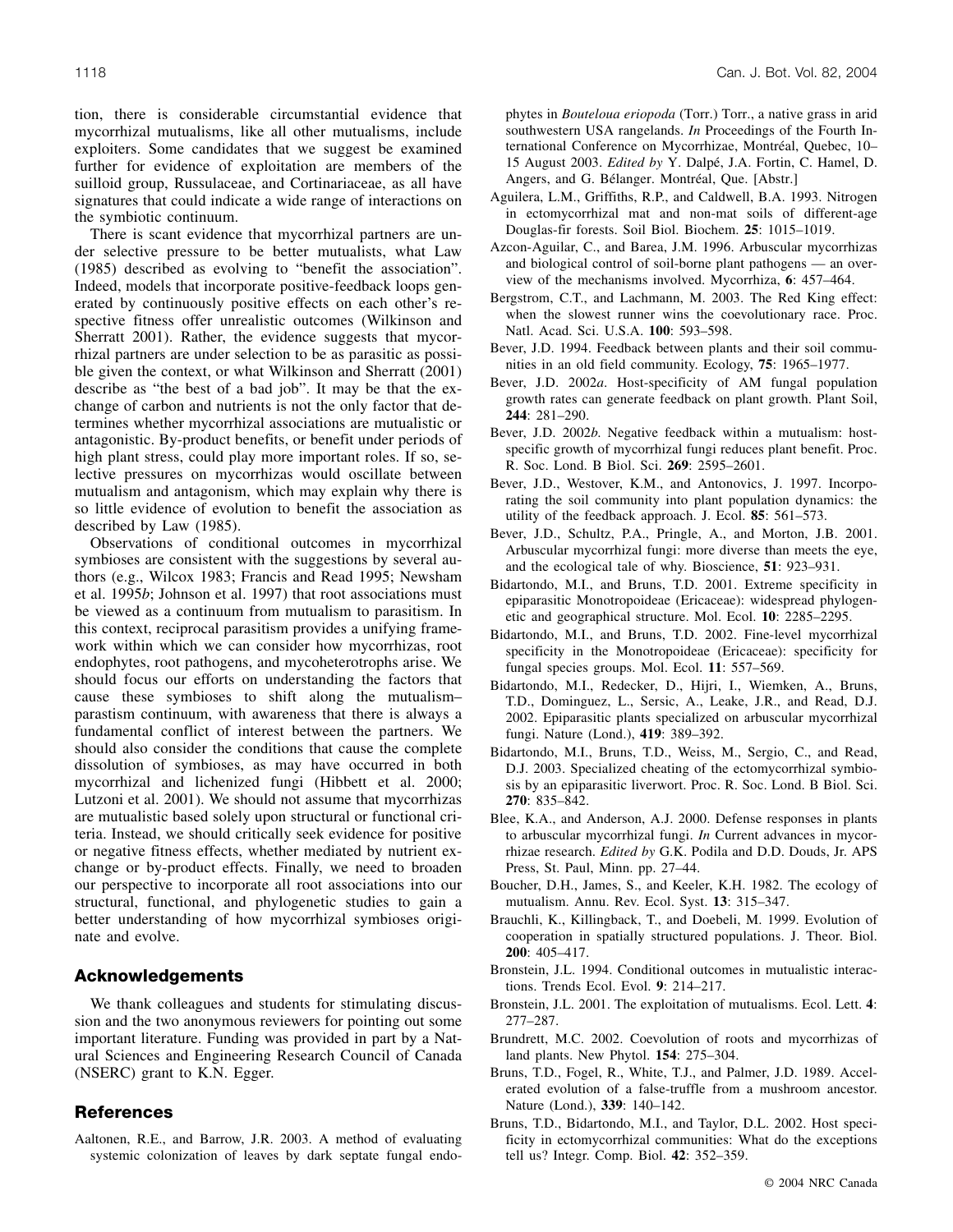- Cairney, J.W.G., and Ashford, A.E. 2002. Biology of mycorrhizal associations of Epacrids (Ericaceae). New Phytol. **154**: 305– 326.
- Cairney, J.W.G., Ashford, A.E., and Allaway, W.G. 1989. Distribution of photosynthetically fixed carbon within root systems of *Eucalyptus pilularis* plants ectomycorrhizal with *Pisolithus tinctorius*. New Phytol. **112**: 495–500.
- Castelli, J.P., and Casper, B.B. 2003. Intraspecific AM fungal variation contributes to plant–fungal feedback in a serpentine grassland. Ecology, **84**: 323–336.
- Connor, R.C. 1995. The benefits of mutualism a conceptual framework. Biol. Rev. Camb. Philos. Soc. **70**: 427–457.
- Dafni, A. 1984. Mimicry and deception in pollination. Annu. Rev. Ecol. Syst. **15**: 259–278.
- Dahlberg, A. 1997. Population ecology of *Suillus variegatus* in old Swedish scots pine forests. Mycol. Res. **101**: 47–54.
- Dahlberg, A., and Stenlid, J. 1994. Size, distribution and biomass of genets in populations of *Suillus bovinus* (L.: Fr.) Roussel revealed by somatic incompatibility. New Phytol. **128**: 225–234.
- Dahlberg, A., and Stenlid, J. 1995. Spatiotemporal patterns in ectomycorrhizal populations. Can. J. Bot. **73**: S1222–S1230.
- de Bary, A. 1887. Comparative morphology and biology of the fungi, mycetozoa and bacteria. Clarendon Press, Oxford.
- Debelle, F., Moulin, L., Mangin, B., Denarie, J., and Boivin, C. 2001. *Nod* genes and *nod* signals and the evolution of the *Rhizobium*–legume symbiosis. Acta Biochim. Pol. **48**: 359–365.
- Denarie, J., Debelle, F., and Rosenberg, C. 1992. Signaling and host range variation in nodulation. Annu. Rev. Microbiol. **46**: 497–531.
- Denison, R.F., Bledsoe, C., Kahn, M., O'gara, F., Simms, E.L., and Thomashow, L.S. 2003. Cooperation in the rhizosphere and the "free rider" problem. Ecology, **84**: 838–845.
- Doebeli, M., and Dieckmann, U. 2000. Evolutionary branching and sympatric speciation caused by different types of ecological interactions. Am. Nat. **156**: S77–S101.
- Doebeli, M., and Dieckmann, U. 2003. Speciation along environmental gradients. Nature (Lond.), **421**: 259–264.
- Douglas, A.E., and Smith, D.C. 1989. Are endosymbioses mutualistic? Trends Ecol. Evol. **4**: 350–352.
- Downes, G.M., Alexander, I.J., and Cairney, J.W.G. 1992. A study of aging of spruce [*Picea sitchensis* (Bong) Carr] ectomycorrhizas. 1. Morphological and cellular changes in mycorrhizas formed by *Tylospora fibrillosa* (Burt) Donk and *Paxillus involutus* (Batsch ex Fr)Fr. New Phytol. **122**: 141–152.
- Faeth, S.H., and Fagan, W.F. 2002. Fungal endophytes: common host plant symbionts but uncommon mutualists. Integr. Comp. Biol. **42**: 360–368.
- Faeth, S.H., and Sullivan, T.J. 2003. Mutualistic asexual endophytes in a native grass are usually parasitic. Am. Nat. **161**: 310–325.
- Fitter, A.H., and Garbaye, J. 1994. Interactions between mycorrhizal fungi and other soil organisms. Plant Soil, **159**: 123–132.
- Flatt, T., Maire, N., and Doebeli, M. 2001. A bit of sex stabilizes host–parasite dynamics. J. Theor. Biol. **212**: 345–354.
- Francis, R., and Read, D.J. 1995. Mutualism and antagonism in the mycorrhizal symbiosis, with special reference to impacts on plant community structure. Can. J. Bot. **73**(Suppl. 1): S1301– S1309.
- Gandolfi, A., Sanders, I.R., Rossi, V., and Menozzi, P. 2003. Evidence of recombination in putative ancient asexuals. Mol. Biol. Evol. **20**: 754–761.
- Gange, A.C., and Ayres, R.L. 1999. On the relation between arbuscular mycorrhizal colonization and plant 'benefit'. Oikos, **87**: 615–621.
- Gardes, M., and Bruns, T.D. 1996. Community structure of ectomycorrhizal fungi in a *Pinus muricata* forest: above- and belowground views. Can. J. Bot. **74**: 1572–1583.
- Griffiths, R.P., Ingham, E.R., Caldwell, B.A., Castellano, M.A., and Cromack, K. 1991. Microbial characteristics of ectomycorrhizal mat communities in Oregon and California. Biol. Fertil. Soil. **11**: 196–202.
- Griffiths, R.P., Baham, J.E., and Caldwell, B.A. 1994. Soil solution chemistry of ectomycorrhizal mats in forest soil. Soil Biol. Biochem. **26**: 331–337.
- Griffiths, R.P., Bradshaw, G.A., Marks, B., and Lienkaemper, G.W. 1996. Spatial distribution of ectomycorrhizal mats in coniferous forests of the Pacific Northwest, USA. Plant Soil, **180**: 147–158.
- Grunig, C.R., Sieber, T.N., and Holdenrieder, O. 2001. Characterisation of dark septate endophytic fungi (DSE) using intersimple-sequence-repeat-anchored polymerase chain reaction (ISSR-PCR) amplification. Mycol. Res. **105**: 24–32.
- Grunig, C.R., Sieber, T.N., Rogers, S.O., and Holdenrieder, O. 2002. Genetic variability among strains of *Phialocephala fortinii* and phylogenetic analysis of the genus *Phialocephala* based on rDNA ITS sequence comparisons. Can. J. Bot. **80**: 1239–1249.
- Hahn, M., and Studer, D. 1986. Competitiveness of a *nif Bradyrhizobium japonicum* mutant against the wild-type strain. FEMS Microbiol. Lett. **33**: 143–148.
- Hartley, J., Cairney, J.W.G., and Meharg, A.A. 1997. Do ectomycorrhizal fungi exhibit adaptive tolerance to potentially toxic metals in the environment? Plant Soil, **189**: 303–319.
- Heath, M.C. 1987. Evolution of parasitism in the fungi. *In* Evolutionary biology of the fungi. *Edited by* A.D.M. Rayner, C.M. Brasier, and D. Moore. Cambridge University Press, New York. pp. 149–160.
- Heath, M.C. 1991. Evolution of resistance to fungal parasitism in natural ecosystems. New Phytol. **119**: 331–343.
- Heath, M.C. 1996. Plant resistance to fungi. Can. J. Plant Pathol. **18**: 469–475.
- Helgason, T., Merryweather, J.W., Denison, J., Wilson, P., Young, J.P.W., and Fitter, A.H. 2002. Selectivity and functional diversity in arbuscular mycorrhizas of co-occurring fungi and plants from a temperate deciduous woodland. J. Ecol. **90**: 371–384.
- Herre, E.A., Knowlton, N., Mueller, U.G., and Rehner, S.A. 1999. The evolution of mutualisms: exploring the paths between conflict and cooperation. Trends Ecol. Evol. **14**: 49–53.
- Hibbett, D.S., Gilbert, L.B., and Donoghue, M.J. 2000. Evolutionary instability of ectomycorrhizal symbioses in basidiomycetes. Nature (Lond.), **407**: 506–508.
- Hoeksema, J.D., and Kummel, M. 2003. Ecological persistence of the plant–mycorrhizal mutualism: a hypothesis from species coexistence theory. Am. Nat. **162**: S40–S50.
- Horton, T. 2003. Evidence that suilloid fungi have a unique functional role for pines establishing in the absence of mycorrhizal networks. Fourth International Conference on Mycorrhizae, Montréal, Quebec, 10–15 August 2003. *Compiled by* Y. Dalpé, J.A. Fortin, C. Hamel, D. Angers, and G. Bélanger. Montréal, Que. [Abstr.]
- Johnson, N.C. 1993. Can fertilization of soil select less mutualistic mycorrhizae. Ecol. Appl. **3**: 749–757.
- Johnson, N.C., Copeland, P.J., Crookston, R.K., and Pfleger, F.L. 1992. Mycorrhizae: possible explanation for yield decline with continuous corn and soybean. Agron. J. **84**: 387–390.
- Johnson, N.C., Graham, J.H., and Smith, F.A. 1997. Functioning of mycorrhizal associations along the mutualism-parasitism continuum. New Phytol. **135**: 575–586.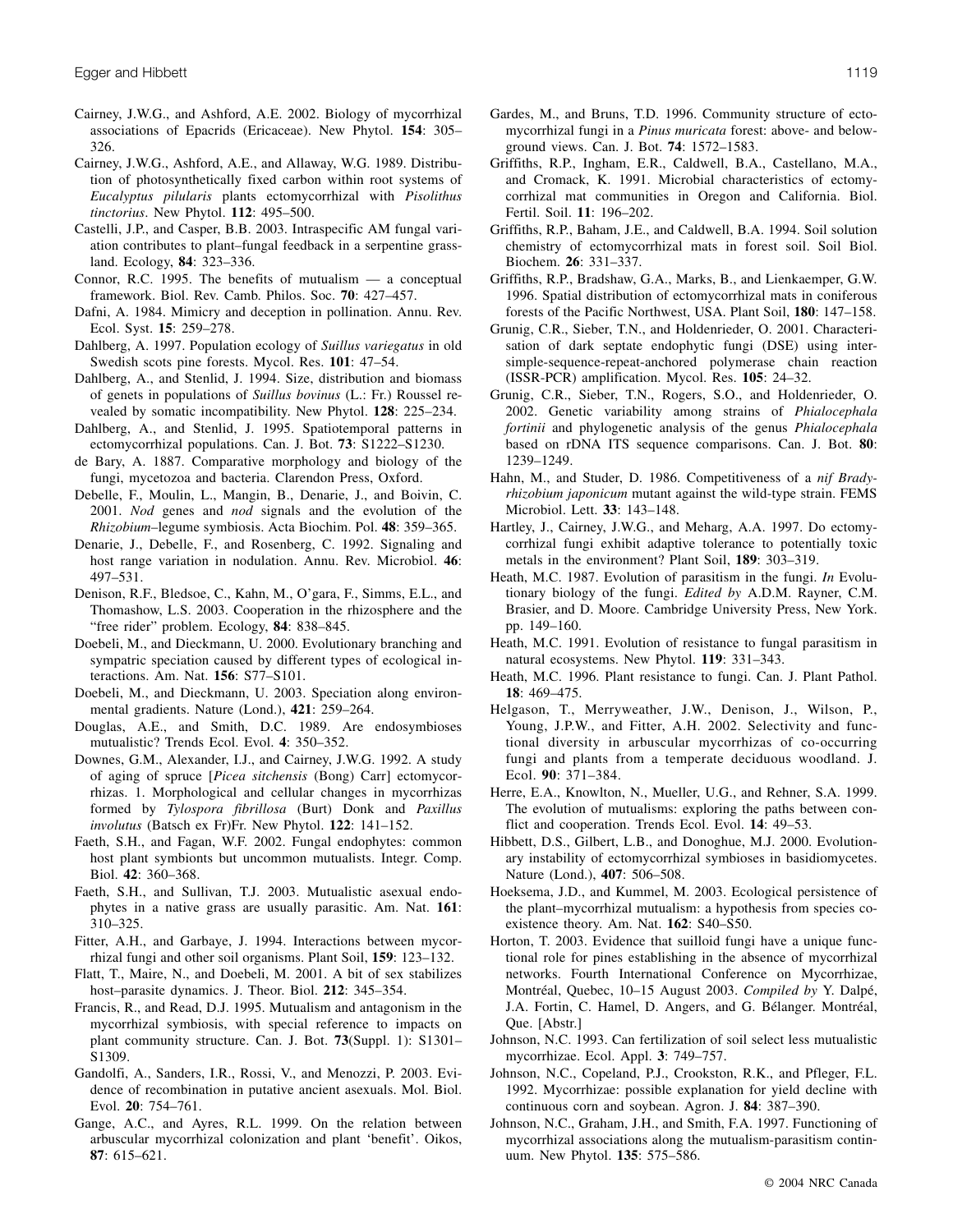- Johst, K., Doebeli, M., and Brandl, R. 1999. Evolution of complex dynamics in spatially structured populations. Proc. R. Soc. Lond. B Biol. Sci. **266**: 1147–1154.
- Jones, M.D., and Smith, S.E. 2004. Exploring functional definitions of mycorrhizas: are mycorrhizas always mutualisms? Can. J. Bot. **82**: 1089–1109.
- Jumpponen, A. 2001. Dark septate endophytes Are they mycorrhizal? Mycorrhiza, **11**: 207–211.
- Jumpponen, A., and Trappe, J.M. 1998. Dark septate endophytes: a review of facultative biotrophic root-colonizing fungi. New Phytol. **140**: 295–310.
- Kropp, B.R. 1990. Variation in acid phosphatase activity among progeny from controlled crosses in the ectomycorrhizal fungus *Laccaria bicolor*. Can. J. Bot. **68**: 864–866.
- Kropp, B.R. 1997. Inheritance of the ability for ectomycorrhizal colonization of *Pinus strobus* by *Laccaria bicolor*. Mycologia, **89**: 578–585.
- Kropp, B.R., and Fortin, J.A. 1988. The incompatibility system and relative ectomycorrhizal performance of monokaryons and reconstituted dikaryons of *Laccaria bicolor*. Can. J. Bot. **66**: 289–294.
- Kytöviita, M.M. 2000. Do symbiotic fungi refresh themselves by incorporating their own or closely related spores into existing mycelium? Oikos, **90**: 606–608.
- Kytoviita, M.M., Vestberg, M., and Tuom, J. 2003. A test of mutual aid in common mycorrhizal networks: established vegetation negates benefit in seedlings. Ecology, **84**: 898–906.
- Law, R. 1985. Evolution in a mutualistic environment. *In* The biology of mutualism. *Edited by* D.H. Boucher. Oxford University Press, New York. pp. 145–170.
- Law, R., and Dieckmann, U. 1998. Symbiosis through exploitation and the merger of lineages in evolution. Proc. R. Soc. Lond. B Biol. Sci. **265**: 1245–1253.
- Law, R., and Lewis, D.H. 1983. Biotic environments and the maintenance of sex — some evidence from mutualistic symbioses. Biol. J. Linn. Soc. **20**: 249–276.
- Leake, J.R. 1994. The biology of myco-heterotrophic (saprophytic) plants. New Phytol. **127**: 171–216.
- Lutzoni, F., Pagel, M., and Reeb, V. 2001. Major fungal lineages are derived from lichen symbiotic ancestors. Nature (Lond.), **411**: 937–940.
- Malloch, D. 1987. The evolution of mycorrhizae. Can. J. Plant Pathol. **9**: 398–402.
- Maynard Smith, J. 1998. Evolutionary genetics. 2nd ed. Oxford University Press, Oxford.
- Meharg, A.A., and Cairney, J.W.G. 2000. Co-evolution of mycorrhizal symbionts and their hosts to metal-contaminated environments. Adv. Ecol. Res. **30**: 69–112.
- Mills, K.E., and Bever, J.D. 1998. Maintenance of diversity within plant communities: soil pathogens as agents of negative feedback. Ecology, **79**: 1595–1601.
- Modjo, H.S., and Hendrix, J.W. 1986. The mycorrhizal fungus *Glomus macrocarpum* as a cause of tobacco stunt disease. Phytopathology, **76**: 688–691.
- Molina, R., Massicotte, H., and Trappe, J.M. 1992. Specificity phenomena in mycorrhizal symbioses: community-ecological consequences and practical implications. *In* Mycorrhizal functioning: an integrative plant–fungal process. *Edited by* M.F. Allen. Chapman and Hall, New York. pp. 357–423.
- Newsham, K.K., Fitter, A.H., and Watkinson, A.R. 1995*a*. Arbuscular mycorrhiza protect an annual grass from root pathogenic fungi in the field. J. Ecol. **83**: 991–1000.
- Newsham, K.K., Fitter, A.H., and Watkinson, A.R. 1995*b*. Multifunctionality and biodiversity in arbuscular mycorrhizas. Trends Ecol. Evol. **10**: 407–411.
- Packer, A., and Clay, K. 2000. Soil pathogens and spatial patterns of seedling mortality in a temperate tree. Nature (Lond.), **404**: 278–281.
- Packer, A., and Clay, K. 2003. Soil pathogens and *Prunus serotina* seedling and sapling growth near conspecific trees. Ecology, **84**: 108–119.
- Pagel, M. 1999. The maximum likelihood approach to reconstructing ancestral character states of discrete characters on phylogenies. Syst. Biol. **48**: 612–622.
- Pankow, W., Boller, T., and Wiemken, A. 1991. The significance of mycorrhizas for protective ecosystems. Experientia, **47**: 391– 394.
- Pellmyr, O., and Leebens-Mack, J. 2000. Reversal of mutualism as a mechanism for adaptive radiation in yucca moths. Am. Nat. **156**: S62–S76.
- Pellmyr, O., Leebens-Mack, J., and Huth, C.J. 1996. Non-mutualistic yucca moths and their evolutionary consequences. Nature (Lond.), **380**: 155–156.
- Perotto, S., and Bonfante, P. 1997. Bacterial associations with mycorrhizal fungi: close and distant friends in the rhizosphere. Trends Microbiol. **5**: 496–501.
- Peterson, R.L., and Massicotte, H.B. 2004. Exploring structural definitions of mycorrhizas, with emphasis on nutrient-exchange interfaces. Can. J. Bot. **82**: 1074–1088.
- Price, P.W. 1991. The web of life: development of over 3.8 billion years of trophic relationships. *In* Symbiosis as a source of evolutionary innovation: speciation and morphogenesis. *Edited by* L. Margulis and R. Fester. MIT Press, Cambridge, Mass. pp. 262– 272.
- Read, D.J., and Perez-Moreno, J. 2003. Mycorrhizas and nutrient cycling in ecosystems — A journey towards relevance? New Phytol. **157**: 475–492.
- Rozycki, H., Dahm, H., Strzelczyk, E., and Li, C.Y. 1999. Diazotrophic bacteria in root-free soil and in the root zone of pine (*Pinus sylvestris* L.) and oak (*Quercus robur* L.). Appl. Soil Ecol. **12**: 239–250.
- Sanders, I.R. 2002. Ecology and evolution of multigenomic arbuscular mycorrhizal fungi. Am. Nat. **160**: S128–S141.
- Sanders, I.R., Koch, A., and Kuhn, G. 2003. Arbuscular mycorrhizal fungi: genetics of multigenomic, clonal networks and its ecological consequences. Biol. J. Linn. Soc. **79**: 59–60.
- Sanderson, M.J., and Donoghue, M.J. 1996. Reconstructing shifts in diversification rates on phylogenetic trees. Trends Ecol. Evol. **11**: 15–20.
- Schelkle, M., and Peterson, R.L. 1996. Suppression of common root pathogens by helper bacteria and ectomycorrhizal fungi in vitro. Mycorrhiza, **6**: 481–485.
- Sen, R. 2003. The root–microbe–soil interface: new tools for sustainable plant production. New Phytol. **157**: 391–394.
- Smith, S.E., and Read, D.J. 1997. Mycorrhizal symbiosis. Academic Press, San Diego.
- Soberon Mainero, J., and Martinez del Rio, C. 1985. Cheating and taking advantage in mutualistic associations. *In* The biology of mutualism. *Edited by* D.H. Boucher. Oxford University Press, New York. pp. 192–216.
- Stenlid, J. 2000. Variation with and without sex in mycorrhizal fungi. Oikos, **90**: 609–611.
- Taylor, D., and Bruns, T. 1997. Independent, specialized invasions of ectomycorrhizal mutualism by two nonphotosynthetic orchids. Proc. Natl. Acad. Sci. U.S.A. **94**: 4510–4515.